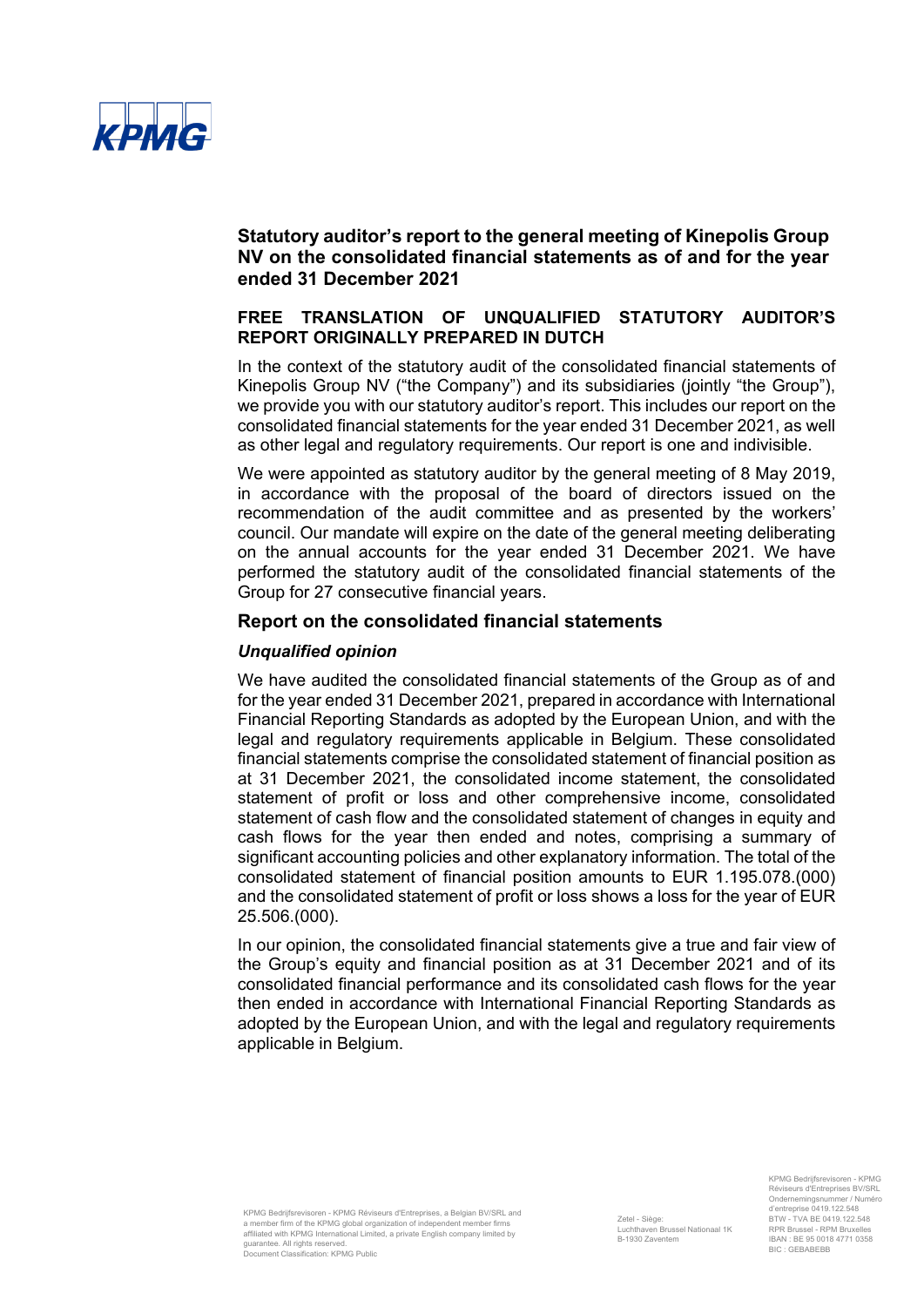

### *Basis for our unqualified opinion*

We conducted our audit in accordance with International Standards on Auditing ("ISAs") as adopted in Belgium. In addition, we have applied the ISAs as issued by the IAASB and applicable for the current accounting year while these have not been adopted in Belgium yet. Our responsibilities under those standards are further described in the "Statutory auditors' responsibility for the audit of the consolidated financial statements" section of our report. We have complied with the ethical requirements that are relevant to our audit of the consolidated financial statements in Belgium, including the independence requirements.

We have obtained from the board of directors and the Company's officials the explanations and information necessary for performing our audit.

We believe that the audit evidence we have obtained is sufficient and appropriate to provide a basis for our opinion.

### *Key audit matter*

Key audit matters are those matters that, in our professional judgement, were of most significance in our audit of the consolidated financial statements of the current period. These matters were addressed in the context of our audit of the consolidated financial statements as a whole, and in forming our opinion thereon, and we do not provide a separate opinion on these matters.

*Impairment of intangible assets, property, plant and equipment, right-of-use assets and goodwill*

We refer to Note 10 'Non-financial assets and business combinations' of the consolidated financial statements.

— *Description*

As set out in Note 10, 'Non-financial assets and business combinations', the Group performed an impairment assessment over intangible assets, property, plant and equipment ("PPE"), right-of-use assets and goodwill. This assessment was performed for each of the smallest groups of assets that generate largely independent cash flows (the cash-generating unit or "CGU"). The Group has defined a CGU as the country. The Group determined the recoverable value of a CGU as the higher of its value in use ("VIU") which is based on discounted estimated future cash flows and its fair value less costs to sell as determined by an external valuation expert.

Intangible assets, property, plant and equipment ("PPE"), right-of-use assets and goodwill represent 86% of the Group's total assets as of 31 December 2021. Determining the amount of impairment losses to be recorded, if any, requires the Group to exercise significant judgment and make important assumptions, particularly in relation to

- the determination of the Group's CGUs;
- the estimation of a CGU's value-in-use, including the estimation of future cash flows and the applicable discount rates.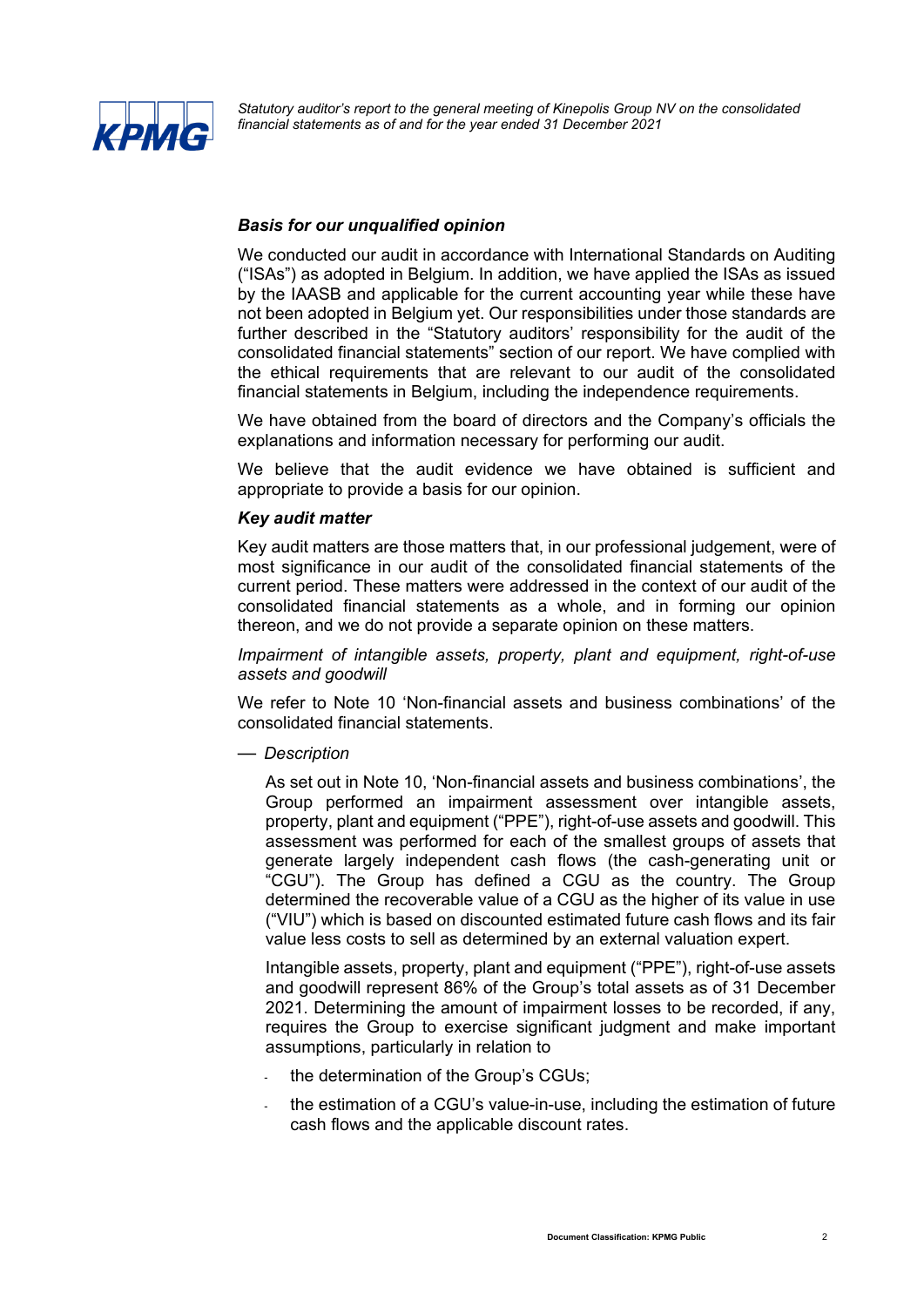

### — *Our audit procedures*

With the assistance of our valuation specialists, we performed the following audit procedures:

- we evaluated the appropriateness of the accounting treatment used by management based on the relevant accounting standard (IAS 36 Impairment of Assets);
- we challenged management's assessment of potential indicators of impairment of intangible assets, property, plant and equipment ("PPE"), right-of-use assets and goodwill based on our own expectations developed from our knowledge of the Group and our understanding of internal and external factors relevant to the Group, the Group's business and the industry in which the Group operates;
- we challenged management's identification of CGUs with reference to our understanding of the Group's business and the requirements of the prevailing accounting standards;
- where a CGU required testing, we challenged key inputs and data used in the valuation model such as forecasted revenues, operating costs, maintenance capital expenditure, and respective weighted average cost of capital based on our knowledge of the business and the cinema industry. We assessed the Group's historical ability to forecast cash flows, and challenged the reasonableness of current forecasts given the future strategy of the Group and our understanding of the Group's past performance;
- we verified the mathematical accuracy of the discounted cash flow model;
- we performed sensitivity analyses on the respective weighted average cost of capital and the forecasted cash flows used by the Group to assess what change thereto would result in a different conclusion being reached, and assessing whether there were any indications of management bias in the selection of these assumptions; and
- we assessed the appropriateness of the Group's disclosures in respect of impairment of intangible assets, property, plant and equipment ("PPE"), right-of-use assets and goodwill as included in Note 10 to the consolidated financial statements.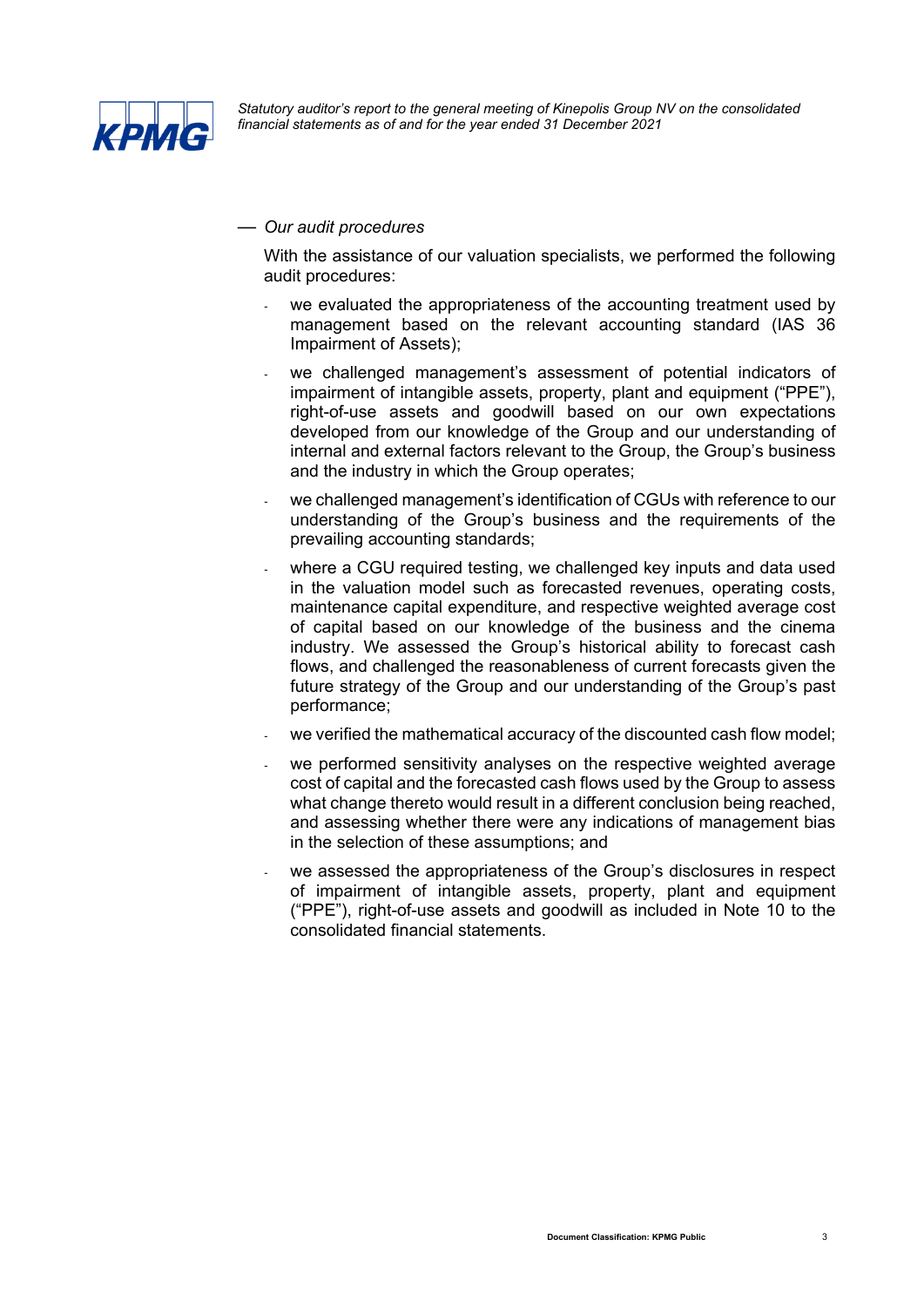

## *Board of directors' responsibilities for the preparation of the consolidated financial statements*

The board of directors is responsible for the preparation of these consolidated financial statements that give a true and fair view in accordance with International Financial Reporting Standards as adopted by the European Union, and with the legal and regulatory requirements applicable in Belgium, and for such internal control as board of directors determines, is necessary to enable the preparation of consolidated financial statements that are free from material misstatement, whether due to fraud or error.

In preparing the consolidated financial statements, the board of directors is responsible for assessing the Group's ability to continue as a going concern, disclosing, as applicable, matters related to going concern and using the going concern basis of accounting unless the board of directors either intends to liquidate the Group or to cease operations, or has no realistic alternative but to do so.

### *Statutory auditor's responsibilities for the audit of the consolidated financial statements*

Our objectives are to obtain reasonable assurance as to whether the consolidated financial statements as a whole are free from material misstatement, whether due to fraud or error, and to issue an auditor's report that includes our opinion. Reasonable assurance is a high level of assurance, but is not a guarantee that an audit conducted in accordance with ISAs will always detect a material misstatement when it exists. Misstatements can arise from fraud or error and are considered material if, individually or in the aggregate, they could reasonably be expected to influence the economic decisions of the users taken on the basis of these consolidated financial statements.

When performing our audit we comply with the legal, regulatory and professional requirements applicable to audits of the consolidated financial statements in Belgium. The scope of the statutory audit of the consolidated financial statements does not extend to providing assurance on the future viability of the Group nor on the efficiency or effectivity of how the board of directors has conducted or will conduct the business of the Group. Our responsibilities regarding the going concern basis of accounting applied by the board of directors are described below.

As part of an audit in accordance with ISAs, we exercise professional judgement and maintain professional skepticism throughout the audit. We also perform the following procedures:

- Identify and assess the risks of material misstatement of the consolidated financial statements, whether due to fraud or error, design and perform audit procedures responsive to those risks, and obtain audit evidence that is sufficient and appropriate to provide a basis for our opinion. The risk of not detecting a material misstatement resulting from fraud is higher than for one resulting from error, as fraud may involve collusion, forgery, intentional omissions, misrepresentations, or the override of internal control;
- Obtain an understanding of internal controls relevant to the audit in order to design audit procedures that are appropriate in the circumstances, but not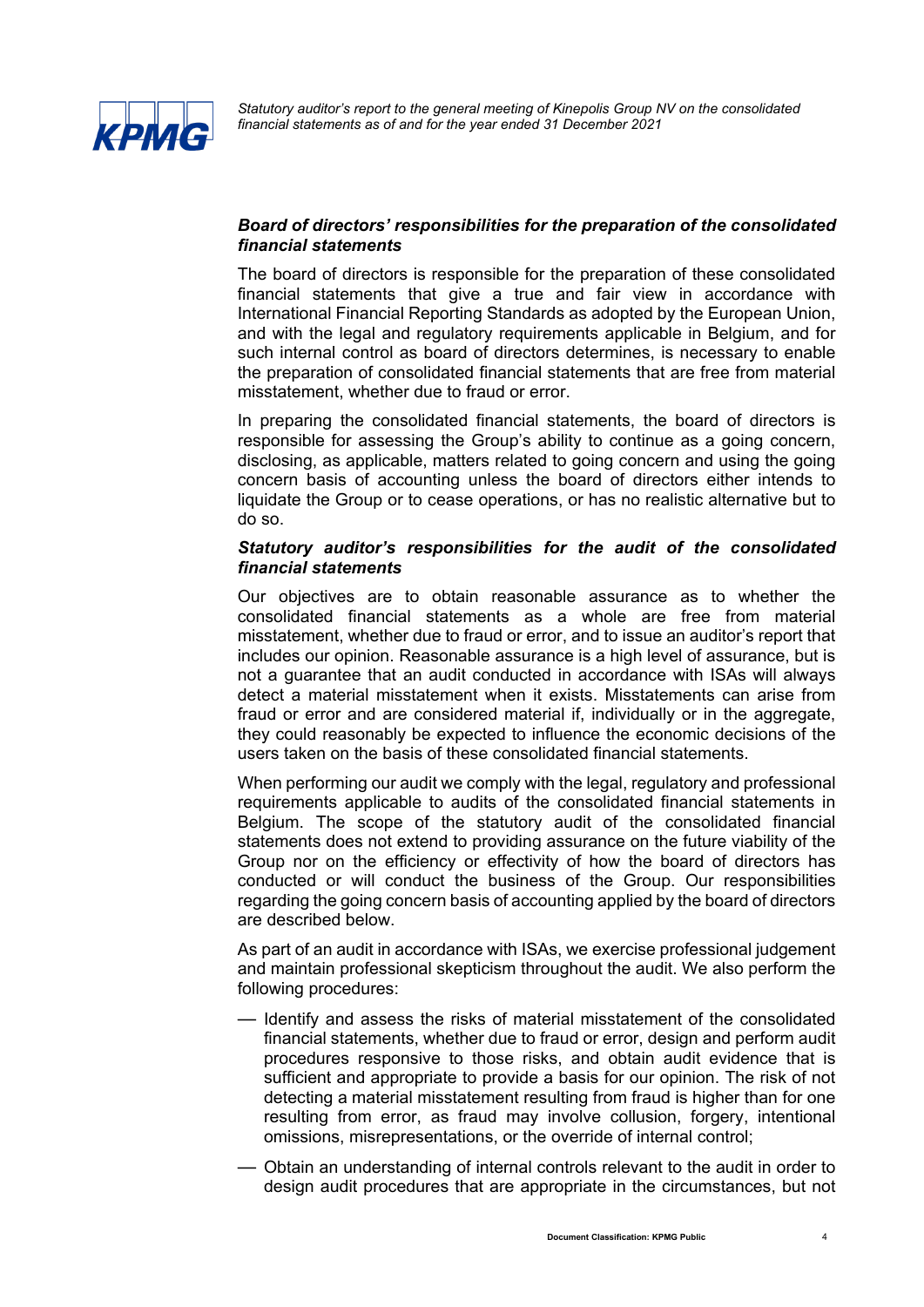

for the purpose of expressing an opinion on the effectiveness of the Group's internal control;

- Evaluate the appropriateness of accounting policies used and the reasonableness of accounting estimates and related disclosures made by board of directors;
- Conclude on the appropriateness of board of directors' use of the going concern basis of accounting and, based on the audit evidence obtained, whether a material uncertainty exists related to events or conditions that may cast significant doubt on the Group's ability to continue as a going concern. If we conclude that a material uncertainty exists, we are required to draw attention in our auditors' report to the related disclosures in the consolidated financial statements or, if such disclosures are inadequate, to modify our opinion. Our conclusions are based on the audit evidence obtained up to the date of our auditors' report. However, future events or conditions may cause the Group to cease to continue as a going concern;
- Evaluate the overall presentation, structure and content of the consolidated financial statements, including the disclosures, and whether the consolidated financial statements represent the underlying transactions and events in a manner that achieves fair presentation;
- Obtain sufficient appropriate audit evidence regarding the financial information of the entities or business activities within the Group to express an opinion on the consolidated financial statements. We are responsible for the direction, supervision and performance of the group audit. We remain solely responsible for our audit opinion.

We communicate with the audit committee regarding, among other matters, the planned scope and timing of the audit and significant audit findings, including any significant deficiencies in internal control that we identify during our audit.

We also provide the audit committee with a statement that we have complied with relevant ethical requirements regarding independence, and to communicate with them all relationships and other matters that may reasonably be thought to bear on our independence, and where applicable, related safeguards.

For the matters communicated with the audit committee, we determine those matters that were of most significance in the audit of the consolidated financial statements of the current period and are therefore the key audit matters. We describe these matters in our auditor's report unless law or regulation precludes public disclosure about the matter.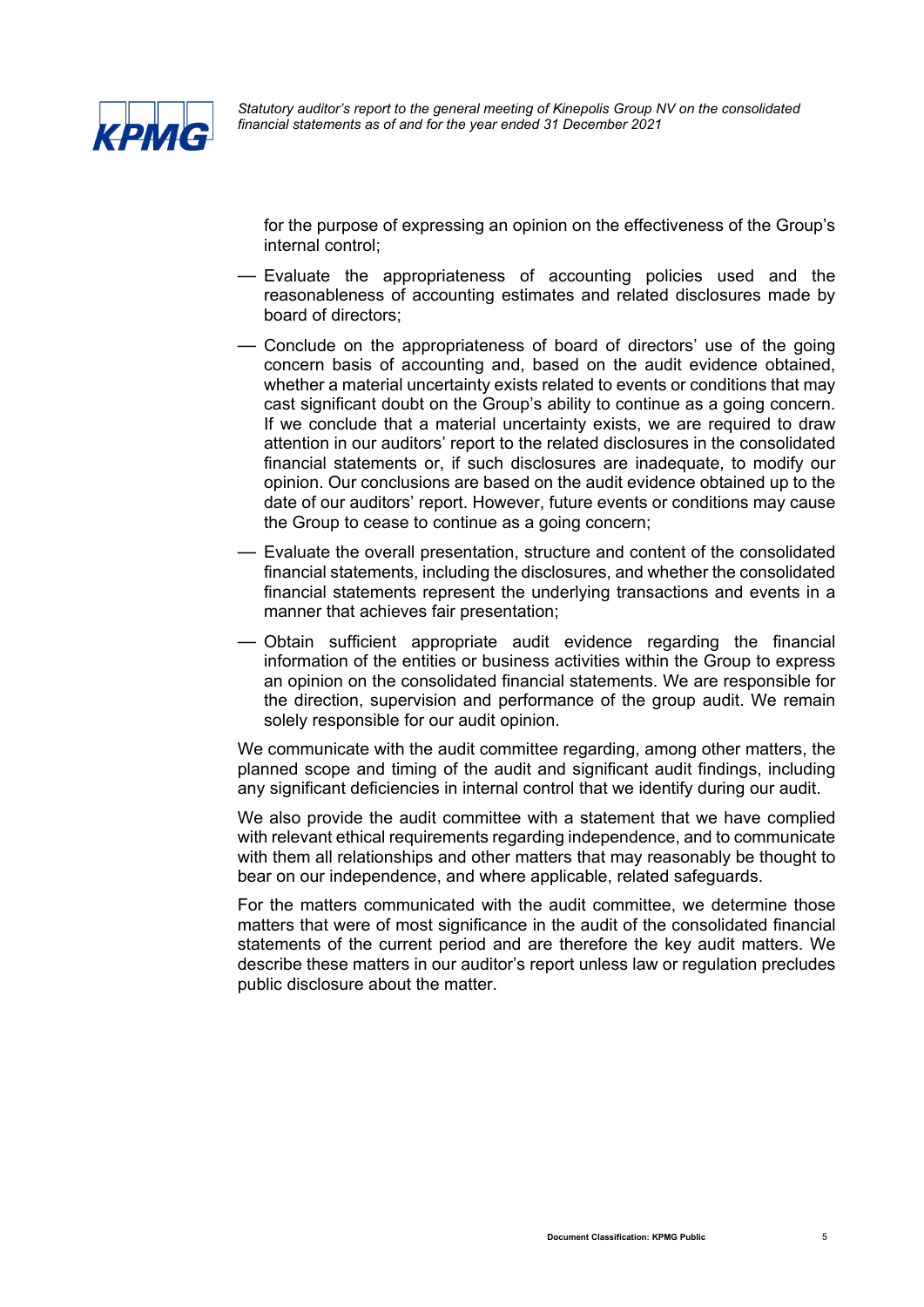

## **Other legal and regulatory requirements**

#### *Responsibilities of the Board of directors*

The board of directors is responsible for the preparation and the content of the board of directors' annual report on the consolidated financial statements, the statement of the non-financial information attached to the board of directors' annual report on the consolidated financial statements and the other information included in the annual report.

### *Statutory auditor's responsibilities*

In the context of our engagement and in accordance with the Belgian standard which is complementary to the International Standards on Auditing as applicable in Belgium, our responsibility is to verify, in all material respects, the board of directors' annual report on the consolidated financial statements, the statement of the non-financial information attached to the board of directors' annual report on the consolidated financial statements and the other information included in the annual report, and to report on these matters.

### *Aspects concerning the board of directors' annual report on the consolidated financial statements and other information included in the annual report*

Based on specific work performed on the board of directors' annual report on the consolidated financial statements, as included in section 12 "Corporate Governance", we are of the opinion that this report is consistent with the consolidated financial statements for the same period and has been prepared in accordance with article 3:32 of the Companies' and Associations' Code.

In the context of our audit of the consolidated financial statements, we are also responsible for considering, in particular based on the knowledge gained throughout the audit, whether the board of directors' annual report on the consolidated financial statements and other information included in the annual report:

- Section 1: Word from the Chairman and the CEO
- Section 3: Key figures and ratios
- Section 5: Kinepolis worldwide
- Section 8: Core activities (revenue per activity in 2021)
- Section 13: Share information

contain material misstatements, or information that is incorrectly stated or misleading. In the context of the procedures carried out, we did not identify any material misstatements that we have to report to you.

The non-financial information required by article 3:32 §2 of the Companies' and Associations' Code has been included in section 11 "Impactful and responsible business" of the annual report. The Company has prepared this non-financial information based on ISO 26000. In accordance with art  $3:80$  §1, 1<sup>st</sup> paragraph, 5° of the Companies' and Associations' Code, we do not comment on whether this non-financial information has been prepared in accordance with the mentioned ISO 26000.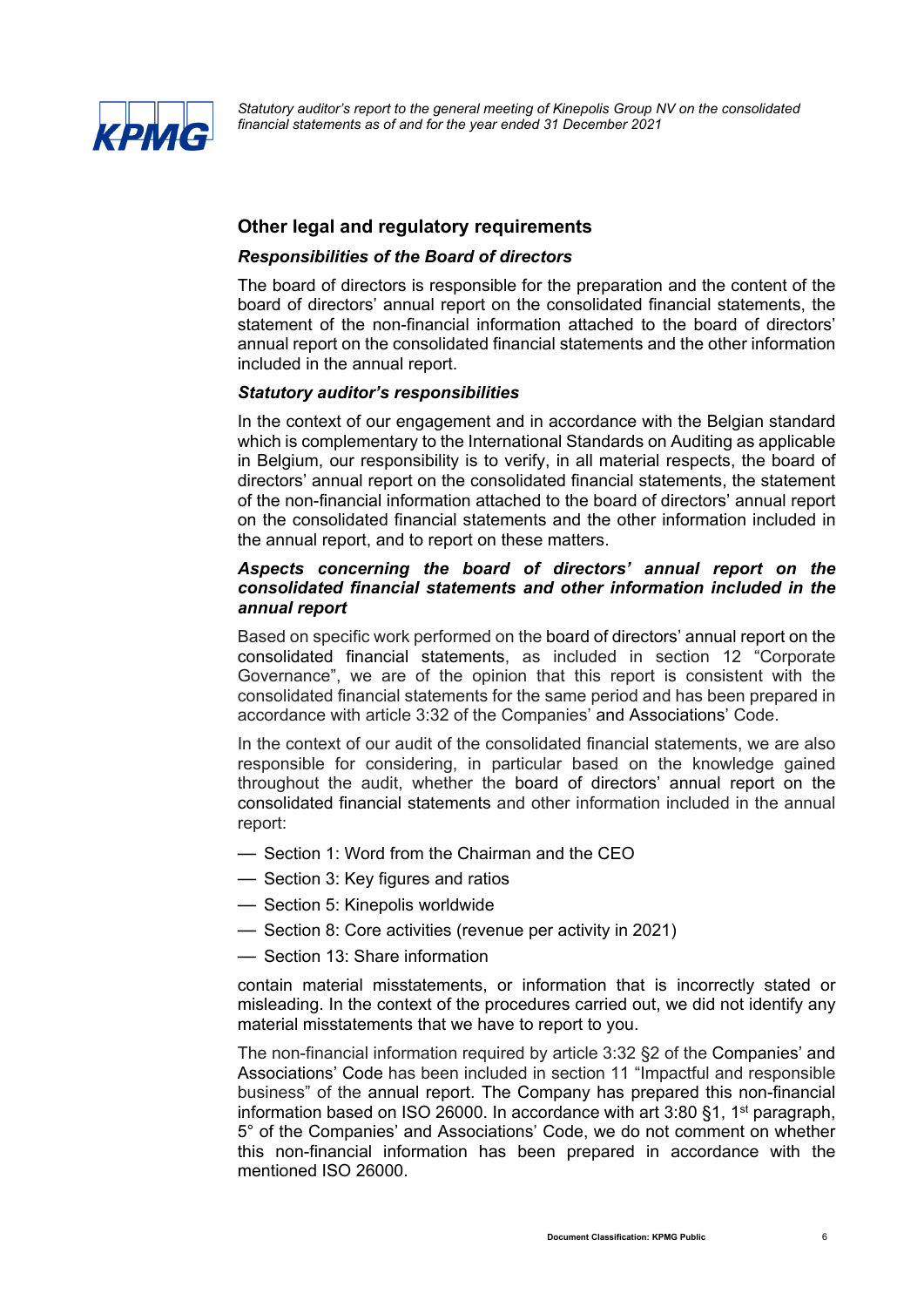

#### *Information about the independence*

- Our audit firm and our network have not performed any engagement which is incompatible with the statutory audit of the consolidated accounts and our audit firm remained independent of the Group during the term of our mandate.
- The fees for the additional engagements which are compatible with the statutory audit referred to in article 3:65 of the Companies' and Associations' Code were correctly stated and disclosed in the notes to the consolidated financial statements.

## **European Single Electronic Format (ESEF)**

In accordance with the draft standard on the audit of compliance of the Financial Statements with the European Single Electronic Format (hereafter "ESEF"), we have audited as well whether the ESEF-format is in accordance with the regulatory technical standards as laid down in the EU Delegated Regulation nr. 2019/815 of 17 December 2018 (hereafter "Delegated Regulation").

The Board of Directors is responsible for the preparation, in accordance with the ESEF requirements, of the consolidated financial statements in the form of an electronic file in ESEF format (hereafter "digital consolidated financial statements") included in the annual financial report.

It is our responsibility to obtain sufficient and appropriate information to conclude whether the format and the tagging of the digital consolidated financial statements comply, in all material respects, with the ESEF requirements under the Delegated Regulation.

In our opinion, based on our work performed, the format of and the tagging of information in the official Dutch version of the digital consolidated financial statements as per 31 December 2021, included in the annual financial report of Kinepolis Group NV, are, in all material respects, prepared in compliance with the ESEF requirements under the Delegated Regulation.